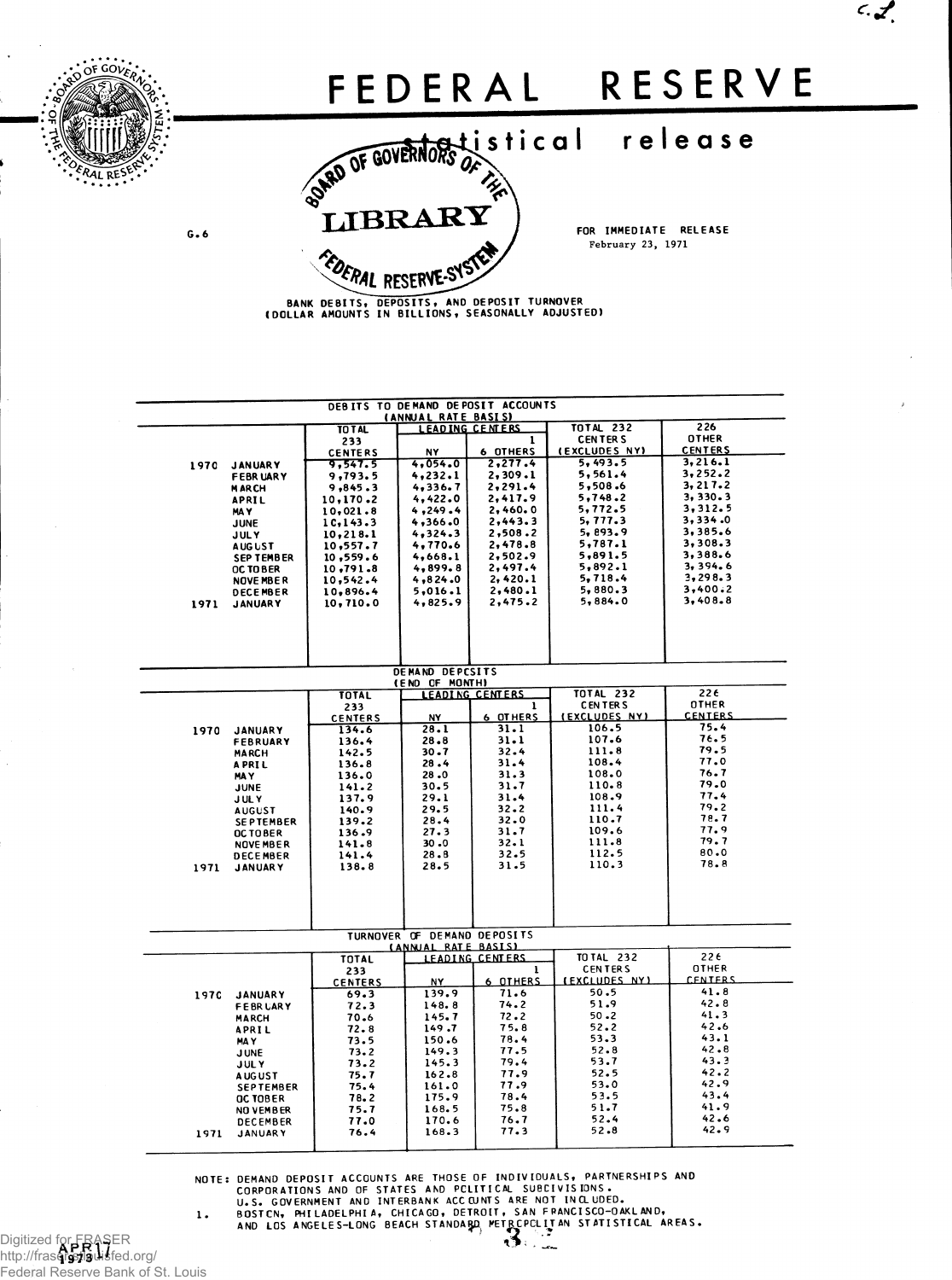| dANK DEBITS, END-CF-MONTH DEPOSITS, AND DEPOSIT TURNOVET |  |
|----------------------------------------------------------|--|
|----------------------------------------------------------|--|

|                               | DEBITS TO DEMAND DEPOSITS |              |                | DEMAND DEPOSITS        |              |                |                    |  |
|-------------------------------|---------------------------|--------------|----------------|------------------------|--------------|----------------|--------------------|--|
|                               | <b>JA NUARY</b><br>1971   |              | PERCENT CHANGE | <b>JANJARY</b><br>1971 |              | PERCENT CHANGE |                    |  |
|                               | (MILLIONS OF              | <b>FROM</b>  |                | <b>ITHOUS ANDS OF</b>  |              |                | <b>ANNUAL PATE</b> |  |
|                               | <b>DOLLARSI</b>           | <b>MONTH</b> | YEAR           | DOLLARS)               | <b>MONTH</b> | <b>FROM</b>    | OF TURNOVER        |  |
|                               |                           | AG O         | AGO            |                        |              | <b>YEAR</b>    |                    |  |
|                               |                           |              |                |                        | AGO          | <b>AGO</b>     |                    |  |
| DISTRICT NO. 1 - BOSTON       |                           |              |                |                        |              |                |                    |  |
|                               |                           |              |                |                        |              |                |                    |  |
| <b>CONNECTICUT:</b>           |                           |              |                |                        |              |                |                    |  |
| <b>HARTFORD</b>               | $54, 52$ $C.2$            | $-2.8$       | $+3.9$         | 791,651                |              |                |                    |  |
| NEW HAVEN                     | 11, 124.6                 | $+5.0$       |                |                        | $-7.7$       | $-1.4$         | 66.1               |  |
| NEW LCNDON-GROTON-NORWICH     | 2,284.6                   |              | $+20.0$        | 278,063                | $-4.4$       | $+3.3$         | 39.1               |  |
| <b>WATERBURY</b>              |                           | $-0.3$       | $-1.1$         | 86,781                 | $-3.7$       | $+6.3$         | 25.8               |  |
|                               | 6,407.9                   | +8.6         | $-13.1$        | 156,098                | $-6.3$       | $-2.2$         | 39.7               |  |
| MAINE:                        |                           |              |                |                        |              |                |                    |  |
| BANGOR*                       |                           |              |                |                        |              |                |                    |  |
|                               | 1,660.8                   | $-10.6$      | $+7.5$         | 50,734                 | $-5.4$       | $+4.0$         |                    |  |
| LEWISTON-AUBURN               | 1,577.2                   | $-6.5$       | $+32.0$        | 36,129                 | $-4.6$       | $+14.8$        | 31.8               |  |
| <b>PORTLAND</b>               | 6, 581.5                  | $+3.8$       | $+12.7$        | 145,972                | $-5.2$       |                | 42.6               |  |
|                               |                           |              |                |                        |              | $+4.7$         | 43.9               |  |
| <b>MASSACHUSETTS:</b>         |                           |              |                |                        |              |                |                    |  |
| <b>BOSTON</b>                 | 247,624.2                 | $-2.6$       | $+4.1$         |                        |              |                |                    |  |
| <b>BRCCKTON</b>               | 2,413.3                   |              |                | 3, 211, 941            | $-11.7$      | $-2.8$         | 72.3               |  |
| <b>FALL RIVER</b>             |                           | $+7.7$       | $+8.3$         | 68,053                 | $-9.3$       | $+6.5$         | 33.7               |  |
| LAWR ENCE-HAVERHILL           | 1,857.6                   | $+9.1$       | $+5.7$         | 61,403                 | $-4.4$       | $+15.8$        | 29.6               |  |
| LOWELL                        | 3,607.3                   | $+ 8 8$      | $+10.7$        | 130,657                | $+0.0$       | $+11.1$        | 27.6               |  |
|                               | 2,349.7                   | $-6.2$       | $-1.7$         | 78, 371                | $+1.4$       | $+1.9$         |                    |  |
| NEW BEDFORD                   | 1, 917.8                  | $+1.5$       | $+ 3 3$        | 68,162                 | $-3.4$       | $+2.4$         | 3C <sub>2</sub>    |  |
| PITTSFIELD                    | 2,040.2                   | $+1.0$       | $+13.8$        | 60,517                 | $-6.5$       |                | 27.7               |  |
| SPRINGFIELD-CHICOPEE-HOLYOKE  | 12,080.1                  | $+1.8$       | $+1.9$         | 308,072                |              | $+4.4$         | 32.6               |  |
| <b>WORCESTER</b>              | 9,025.5                   | $-5.5$       | $+5.5$         |                        | $-5.5$       | $+3.9$         | 38.1               |  |
|                               |                           |              |                | 236,237                | $-4.4$       | $+4.4$         | 37.3               |  |
| NEW HAMPSHIRE:                |                           |              |                |                        |              |                |                    |  |
| C CNC O RD*                   |                           |              |                |                        |              |                |                    |  |
| <b>MANCHESTER</b>             | 1,261.5                   | $+8.0$       | $+11.1$        | 39, 371                | $-7.1$       | $-0.2$         | 30.9               |  |
|                               | 2,709.1                   | $-11.5$      | $+3.0$         | 62,193                 | $-11.9$      | $+8.4$         | 40.8               |  |
| RHODE ISLAND:                 |                           |              |                |                        |              |                |                    |  |
|                               |                           |              |                |                        |              |                |                    |  |
| PROVIDENCE-PANTUCKET-WARWICK  | 25,637.0                  | $+9.3$       | $+1.1$         | 593,068                | $-4.4$       | $+3.9$         |                    |  |
|                               |                           |              |                |                        |              |                | 42.3               |  |
| <b>VERMONT:</b>               |                           |              |                |                        |              |                |                    |  |
| <b>BURL INGTON*</b>           | 3,119.5                   | $-2.5$       | $+31.6$        |                        |              |                |                    |  |
|                               |                           |              |                | 80,617                 | $-4.8$       | $+13.9$        | 37.7               |  |
| DISTRICT NO. 1 TOTALS         | 399,799.7                 | $-1.3$       |                |                        |              |                |                    |  |
|                               |                           |              | $+4.4$         | 6,544,090              | $-8.6$       | $+1$           | 58.3               |  |
| DISTRICT NO. 2 - NEW YORK     |                           |              |                |                        |              |                |                    |  |
|                               |                           |              |                |                        |              |                |                    |  |
| CONNECTICUT:                  |                           |              |                |                        |              |                |                    |  |
| <b>BRIDGE PORT</b>            |                           |              |                |                        |              |                |                    |  |
|                               | 10,339.4                  | $+9.2$       | $+9.5$         | 314,466                | $+3.9$       | $+2.6$         | 33.5               |  |
| <b>STAMFORD</b>               | 7,871.5                   | $+ 0.2$      | $+19.4$        | 255,486                | $-1.5$       | $+2.7$         |                    |  |
|                               |                           |              |                |                        |              |                | 30.6               |  |
| NEW JERSEY:                   |                           |              |                |                        |              |                |                    |  |
| <b>JERSEY CITY</b>            | 17,738.7                  | $-3.9$       | $-10.6$        |                        |              |                |                    |  |
| <b>NEWARK</b>                 | 79,016.5                  | $-2.3$       |                | 461,012                | $-4.6$       | $+4.6$         | 37.6               |  |
| PATERSON-CLIFTON-PASSAIC      | 34,333.3                  |              | $+10.2$        | 1,864,273              | $-5.4$       | $+ 0.9$        | 41.2               |  |
|                               |                           | $-1.9$       | $+6.7$         | 1,122,520              | $+1.2$       | $+6.7$         | 30.8               |  |
| NEW YORK:                     |                           |              |                |                        |              |                |                    |  |
|                               |                           |              |                |                        |              |                |                    |  |
| <b>BINGHAMTON</b>             | 4,636.0                   | $-1.7$       | $-2.3$         | 166,092                | $-6.8$       | $+6.9$         | 26.9               |  |
| <b>BUFFALD</b>                | 49,648.0                  | $+8.6$       | $+19.8$        | 894, 313               | $-0.6$       | $+8.6$         |                    |  |
| NEW YORK                      | 4,825,930.5               | $-3.8$       | $+19.0$        | 28, 514, 891           | $-1.1$       |                | 55.4               |  |
| ROCHESTER                     | 24,905.8                  | $+2.4$       | $-12.6$        | 636,242                |              | $+1.6$         | 168.3              |  |
| <b>SYRACUSE</b>               | 19,229.7                  | $+4.9$       | $+14.3$        |                        | $-10.0$      | $-1.3$         | 37.1               |  |
| UT ICA-ROME                   | 6, 552.8                  |              |                | 428,521                | $-8.2$       | $+3.7$         | 43.0               |  |
|                               |                           | $+4.5$       | $+15.8$        | 181,798                | $-2.7$       | $+6.3$         | 35.6               |  |
| <b>CISTRICT NO. 2 TOTALS</b>  | 5,080,206.3               |              |                |                        |              |                |                    |  |
|                               |                           | $-3.5$       | $+18.4$        | 34,839,614             | $-1.6$       | $+2.0$         | 144.7              |  |
| DISTRICT NO. 3 - PHILADELPHIA |                           |              |                |                        |              |                |                    |  |
|                               |                           |              |                |                        |              |                |                    |  |
| <b>DEL AWARE:</b>             |                           |              |                |                        |              |                |                    |  |
|                               |                           |              |                |                        |              |                |                    |  |
| WILMINGTON                    | 53,613.6                  | $-7.9$       | $-13.2$        | 544, 428               | $-9.9$       | $+9.2$         |                    |  |
|                               |                           |              |                |                        |              |                | 93.3               |  |
| NEW JERSEY:                   |                           |              |                |                        |              |                |                    |  |
| ATL ANT IC CITY               | 3,622.5                   | $-2.6$       | $+14.4$        | 159,088                | $-5.0$       |                |                    |  |
| TR EN TON                     | 17,988.3                  | $-13.6$      | $-0.7$         |                        |              | $+11.0$        | 22.2               |  |
|                               |                           |              |                | 464,466                | $+10.0$      | $+2.1$         | 40.6               |  |
| PENNSYLVANIA:                 |                           |              |                |                        |              |                |                    |  |
| ALLENT CWN-EASTON-BETHLEHEM   |                           |              |                |                        |              |                |                    |  |
| <b>ALTOCNA</b>                | 8,775.5                   | $+9.2$       | $+7.7$         | 307,013                | $+ 3$        | $+10.8$        | 28.6               |  |
|                               | 1,600.1                   | $+ 0.8$      | $+ 2$          | 78,037                 | $+2.9$       | $+9.4$         | 20.8               |  |
| <b>HARRISEURG</b>             | 8,725.3                   | $+3.5$       | $+3.0$         | 329,096                | $-20.1$      | -15.2          | 23.6               |  |
| <b>JOHNST CWN</b>             | 2, 267.7                  | $-1.3$       | $+15.2$        | 88,492                 | $-6.8$       |                |                    |  |
| LANCASTER                     | 6,089.7                   | $-5.5$       | $-0.2$         | 261,959                |              | $+6.0$         | 24.7               |  |
| LEBANON*                      | 828.7                     | $-1.1$       | $+5.6$         |                        | $-0.3$       | $+6.0$         | 23.2               |  |
| PHIL ADELPHIA                 | 289,878.1                 | $+2.5$       |                | 37,415                 | $-5.8$       | $+4.5$         | 21.5               |  |
| <b>READING</b>                | 8,879.6                   |              | $+13.1$        | 4,730,154              | $-6.3$       | $+5.7$         | 59.3               |  |
| <b>SC RANTON</b>              |                           | $+3.3$       | $+8.2$         | 311,294                | $-1.6$       | $+9.5$         | 28.3               |  |
| WILKES-BARRE-HAZEL TON        | 4,199.6                   | $+7.9$       | $+5.5$         | 152,866                | $-10.2$      | $+1.3$         | 26.0               |  |
| WILLIAMSPORT*                 | 4,458.7                   | $+5.4$       | $-5.2$         | 181, 612               | $-2.2$       | $-9.8$         | 24.5               |  |
|                               | 1,610.6                   | $-3$         | $+13.2$        | 60,077                 | $-3.2$       | $+8.6$         | 26.4               |  |
| <b>YORK</b>                   | 7,031.8                   | $-13.9$      | $+4.6$         | 279,924                | $+ 2$        | $+4.3$         |                    |  |
|                               |                           |              |                |                        |              |                | 25.1               |  |
| CISTRICT NO. 3 TOTALS         | 419,609.7                 | $+0.0$       | $+7.2$         | 7,985,921              | $-5.5$       |                |                    |  |
|                               |                           |              |                |                        |              | $+4.6$         | 51.1               |  |

 $\mathbf{j}$ 

\* CITY ONLY (OR) NOT AN SMSA BUT REPORTED ON A COUNTY BASIS.<br>DEBITS - SEASONALLY ACJUSTED ANNUAL RATE.<br>DEMAND DEPOSITS - END OF MONTH SEASONALLY ADJUSTED FIGURES.<br>TURNOVER - SEASONALLY ADJUSTED ANNUAL RATE OF DEBITS DIVIDE

 $\bar{\mathcal{A}}$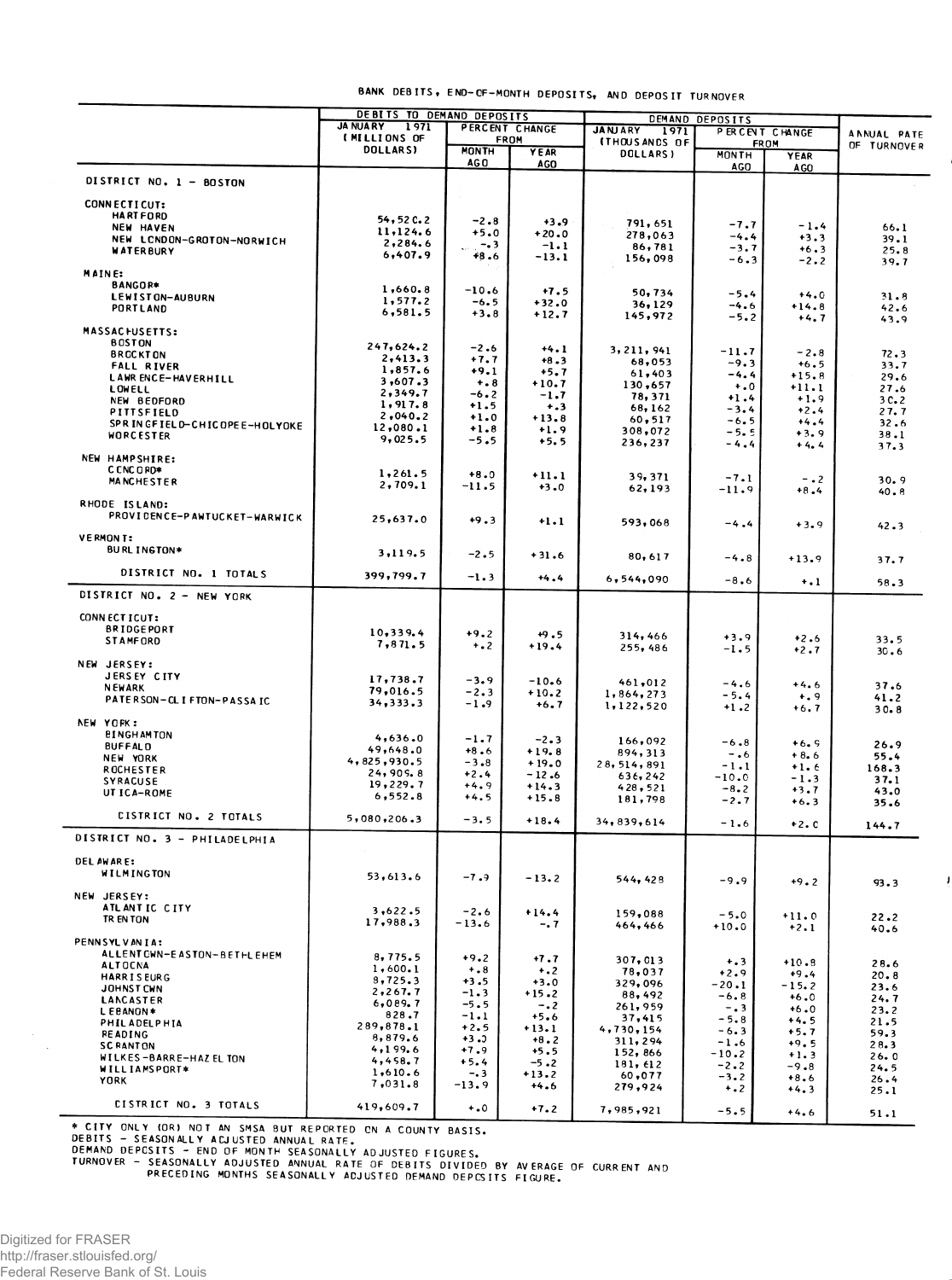|                                               | DEBITS TO DEMAND DEPOSITS                      |                        |                     | DEMAND DEPOSITS                                                    |                   |                    |                            |
|-----------------------------------------------|------------------------------------------------|------------------------|---------------------|--------------------------------------------------------------------|-------------------|--------------------|----------------------------|
|                                               | <b>JAN UARY</b><br>1971<br><b>IMILLIONS OF</b> | PERCENT CHANGE<br>FROM |                     | <b>JANUARY</b><br>1971<br>PERCENT CHANGE<br>(THOUSANDS OF<br>FR OM |                   |                    | ANNUAL RATE<br>OF TURNOVER |
|                                               | DCLLARS)                                       | <b>MONTH</b>           | YEAR                | <b>DOLLARSI</b>                                                    | <b>MONTH</b>      | YEAR               |                            |
|                                               |                                                | <b>AGO</b>             | A GO                |                                                                    | A GO              | AGO                |                            |
| <b>CISTRICT NO. 4 - CLEVELAND</b>             |                                                |                        |                     |                                                                    |                   |                    |                            |
| <b>KENTUCKY:</b><br>LEXINGTON                 | 4, 513.4                                       | $+11.0$                | $+12.7$             | 180,836                                                            | $+8.5$            | $+12.3$            | 26.0                       |
| CHIO:                                         |                                                |                        |                     |                                                                    |                   |                    |                            |
| AK RON<br>CANTON                              | 23,781.5<br>7,768.6                            | $-0.2$<br>$-1.1$       | $+16.0R$<br>$+3.7R$ | 441,523<br>221,906                                                 | $-0.3$<br>$+1.0$  | $+5.0R$<br>$+4.7R$ | 53.8<br>35.2               |
| CINCINNATI                                    | 52,587.7                                       | $-12.2$                | $+2.1R$             | 1,044,068                                                          | $-5.2$            | $+4.0R$            | 49.0                       |
| <b>CLEVELAND</b>                              | 102,833.1                                      | $-3.7$                 | $-8.8R$             | 2,055,783                                                          | $-3.6$            | $-1.9R$            | 49.1                       |
| <b>COLUMBUS</b><br>DAYTON                     | 54, 243.4<br>15,662.1                          | $-6.7$<br>$+2.9$       | $+3.7R$<br>$+.0R$   | 728,403<br>544,614                                                 | $-16.5$           | $-9.3R$            | 67.8                       |
| HAMILTON-MIDDLETOWN                           | 3, 525.2                                       | $+ 0.9$                | $+3.6$              | 115,540                                                            | -3.6<br>$-3.8$    | $+4.4R$<br>$+ 3$   | 35.4<br>29.9               |
| LIMA                                          | 2,797.9                                        | $-3.7$                 | $+ 5$               | 100,560                                                            | $-5.2$            | $+ . 5$            | 27.1                       |
| LORAIN-ELYRIA<br><b>MANSFIELD</b>             | 3,107.5                                        | $+13.2$                | 49.9                | 108,469                                                            | $-5.3$            | $+12.9$            | 27.9                       |
| SPRINGFIELD                                   | 2,920.8<br>2,289.5                             | $+5.8$<br>$+1.2$       | $+8.8$<br>$-4.0$    | 83,667<br>73,622                                                   | -2.1<br>$-7.0$    | $+1.0$<br>$+1.9$   | 34.5<br>30.0               |
| STEUBENVILL E-WEIRTON, W. VA.                 | 2,042.6                                        | $-1$                   | $+5.3$              | 84,871                                                             | $+1.9$            | $+ 6$              | 24.3                       |
| <b>TCLEDO</b>                                 | 17,520.5                                       | $+5.3$                 | $-4.2R$             | 440, 815                                                           | $-4.5$            | $+.6R$             | 38.8                       |
| YOU NGST OWN-WARREN                           | 8,812.2                                        | $+6.0$                 | $-0.5$              | 291,481                                                            | $-3.6$            | $+3.8$             | 29.7                       |
| PENNSYLVANIA:                                 |                                                |                        |                     |                                                                    |                   |                    |                            |
| ERIE<br><b>PITTSBURGH</b>                     | 5,633.5<br>164, 475.1                          | $-3.1$<br>$+ 3$        | $+14.7$<br>$+12.2R$ | 189,130<br>2,598,121                                               | $-5.8$<br>-6.7    | $+2.6$<br>$+5.9R$  | 28.9<br>61.1               |
|                                               |                                                |                        |                     |                                                                    |                   |                    |                            |
| WEST VIRGINIA:<br>WHEELING                    | 3,230.8                                        | $+9.5$                 | $-1.5$              | 127,512                                                            | $-2.1$            | $+7.1$             | 25.1                       |
| DISTRICT NO. 4 TOTALS                         | 481,745.3                                      | $-2.4$                 | +3.3R               | 9,430,921                                                          | $-5.4$            | $+2.0R$            | 49.7                       |
| CISTRICT NO. 5 - RICHMOND                     |                                                |                        |                     |                                                                    |                   |                    |                            |
| DISTRICT OF COLUMBIA:                         |                                                |                        |                     |                                                                    |                   |                    |                            |
| WASHINGTON                                    | 101,618.5                                      | $+6.4$                 | $+11.9$             | 2,559,107                                                          | $-2.9$            | $+6.3$             | 39.1                       |
| MARYLAND:<br><b>BALTIMORE</b>                 | 66,308.4                                       | $+4.9$                 | -1.4                | 1,425,839                                                          | $-1.6$            | $+11.4$            | 46.1                       |
| NORTH CAROL INA:                              |                                                |                        |                     |                                                                    |                   |                    |                            |
| <b>ASHEVILLE</b>                              | 2,905.4                                        | $+3.9$                 | $-0.5$              | 89,224                                                             | $+13.7$           | $+8.0$             | 34.7                       |
| CHARLOTTE<br><b>CURHAM</b>                    | 24, 187.8<br>3,713.6                           | $+4.7$<br>$-15.6$      | $+11.7$<br>$+9.7$   | 456,330<br>103,061                                                 | $+6.7$<br>$+7.5$  | $+7.3$<br>$+3.6$   | 54.7                       |
| <b>FAYETTEVILLE</b>                           | 2,397.6                                        | $+11.7$                | $+9.7$              | 65,926                                                             | $+7.7$            | $+15.0$            | 37.3<br>37.7               |
| GREENSBORO-HIGH POINT                         | 15,473.3                                       | $+22.4$                | $+44.3$             | 252,819                                                            | $+2.3$            | $+12.5$            | 61.9                       |
| RALEIGH<br>WILMINGTON                         | 19,471.6                                       | $+28.4$                | $+34.5$             | 285, 797                                                           | $+9.6$            | $+19.2$            | 71.2                       |
| WINSTON-SALEM                                 | 1,876.5<br>10,771.5                            | $+3.8$<br>$-5.5$       | $+12.0$<br>$-11.4$  | 57,770<br>187, 427                                                 | $+4.3$<br>$+2.8$  | $+14.7$<br>$+4.2$  | 33.2<br>58.3               |
| SOUTH CARCLINA:                               |                                                |                        |                     |                                                                    |                   |                    |                            |
| <b>CHARL ESTON</b>                            | 4,262.3                                        | $-6.2$                 | $+8.3$              | 174,677                                                            | $-2.4$            | $+9.5$             | 24.1                       |
| COL UMBIA                                     | 12,587.2                                       | $-17.7$                | $+21.4$             | 257,671                                                            | $+2.3$            | $+18.7$            | 49.4                       |
| <b>GREENVILLE</b>                             | 7,237.7                                        | $+ 0.5$                | $+4.2$              | 189, 217                                                           | $-2.0$            | $-5.7$             | 37.9                       |
| VIRGINIA:                                     |                                                |                        |                     |                                                                    |                   |                    |                            |
| LYNCHBURG<br>NEWPORT NEWS-HAMPTON             | 2,795.4<br>3,717.9                             | $-3.1$<br>$-3.2$       | $+8.1$<br>$-0.8$    | 85,680<br>126,828                                                  | $+7.7$<br>$-5.4$  | $+8.9$<br>$+8.7$   | 33.8<br>28.5               |
| NORFOLK-PORTSMOUTH                            | 12,305.8                                       | $+3.1$                 | $+8.4$              | 416,626                                                            | $+1.2$            | $+11.4$            | 29.7                       |
| RICHMOND                                      | 37,856.5                                       | $-4.1$                 | $+8.0$              | 613, 847                                                           | $-3.5$            | +7.7               | 60.6                       |
| ROANOKE                                       | 7,063.9                                        | $+11.7$                | $+9.1$              | 152,393                                                            | $-6.2$            | $+5.2$             | 44.9                       |
| WEST VIRGINIA:                                |                                                |                        |                     |                                                                    |                   |                    |                            |
| <b>CHARL ESTON</b><br>HUNTINGTON-ASHLAND, KY. | 7,094.6<br>4, 894.7                            | $-5.8$<br>$+5.5$       | $+5.3$<br>$+27.4$   | 250,881<br>173,820                                                 | $+3.2$<br>$-3.0$  | $+14.1$<br>$+9.3$  | 28.7<br>27.7               |
| DISTRICT NO. 5 TOTALS                         | 348,539.9                                      |                        |                     |                                                                    |                   |                    |                            |
|                                               |                                                | $+3.8$                 | $+9.5$              | 7,924,940                                                          | $-0.5$            | $+8.7$             | 43.9                       |
| DISTRICT NO. 6 - ATLANTA                      |                                                |                        |                     |                                                                    |                   |                    |                            |
| ALABAMA:<br><b>BIRMINGHAM</b>                 | 24,080.1                                       | $-3.8$                 | $+7.9$              | 650,011                                                            | $+23.1$           | $+4.7$             |                            |
| <b>GADSDEN</b>                                | 873.0                                          | $+5.7$                 | $+8.3$              | 47,732                                                             | $+1.7$            | $+11.1$            | 40.9<br>18.4               |
| <b>HUNTSVILLE</b>                             | 2,666.2                                        | $-1.7$                 | $-4.2$              | 109,016                                                            | $-0.5$            | $+9.0$             | 24.4                       |
| MOBILE                                        | 7,318.3                                        | $-5.7$                 | $+2.0$              | 248,887                                                            | $-8.4$            | $+12.0$            | 28.1                       |
| MCNTGOMERY<br><b>TUSCAL COSA</b>              | 5,232.2<br>1,569.5                             | $-1.4$<br>$-1.5$       | $+9.1$<br>$+8.3$    | 187,726<br>65,879                                                  | $^{+.6}$<br>$+ 3$ | $+16.3$<br>$+7.5$  | 27.9<br>23.9               |
| FLORIDA:                                      |                                                |                        |                     |                                                                    |                   |                    |                            |
| FT. LAUDERDALE-HOLLYWCOD                      | 12,899.4                                       | $-1.1$                 | $+2.3$              | 718,574                                                            | $-6.8$            | $+8.8$             | 17.3                       |
| <b>JACK SONVILLE</b><br>MIAMI                 | 22,718.7<br>47,681.2                           | $-10.6$<br>$-5.1$      | $+3.7$<br>$+7.6$    | 532,705<br>1,897,193                                               | $-3.9$<br>$+4.8$  | $-10.9$            | 41.8                       |
| CRLANDO                                       | 10, 955.2                                      | $-0.3$                 | $+18.7$             | 333, 635                                                           | $-4.9$            | $+11.5$<br>$-3.5$  | 25.7<br>32.0               |
| PENSACGLA                                     | 3,679.0                                        | $+6.9$                 | $+26.3$             | 139,430                                                            | $-8.0$            | $+40.3$            | 25.3                       |
| <b>TALLAHASSEE</b><br>TAMP A-ST. PETERSBURG   | 2,704.0<br>28,235.9                            | $-2.5$<br>$+7.1$       | $+17.5$             | 79,711                                                             | $-4.7$            | $+1.9$             | 33.1                       |
| WEST PALM BEACH                               | 8,172.9                                        | $-5.6$                 | $+7.2$<br>$-0.6$    | 857,704<br>489,706                                                 | $-0.7$<br>$-1$    | $+5.7$<br>$-0.2$   | 32.8<br>16.7               |

BANK DEBITS, END-CF-MONTH DEPOSITS, AND DEPOSIT TURNOVER

R - PREVIOUS PERIOC REVISED.<br>DEBITS - SEASONALLY ADJUSTED ANNUAL RATE.<br>CEMAND DEPCSITS - END OF MONTH SEASONALLY ADJUSTED FIGURES.<br>Digitized for FRASERRECEDING MONTHS SEASONALLY ADJUSTED CEMAND DEPOSITS FIGURE.

http://fraser.stlouisfed.org/

 $\checkmark$ 

Federal Reserve Bank of St. Louis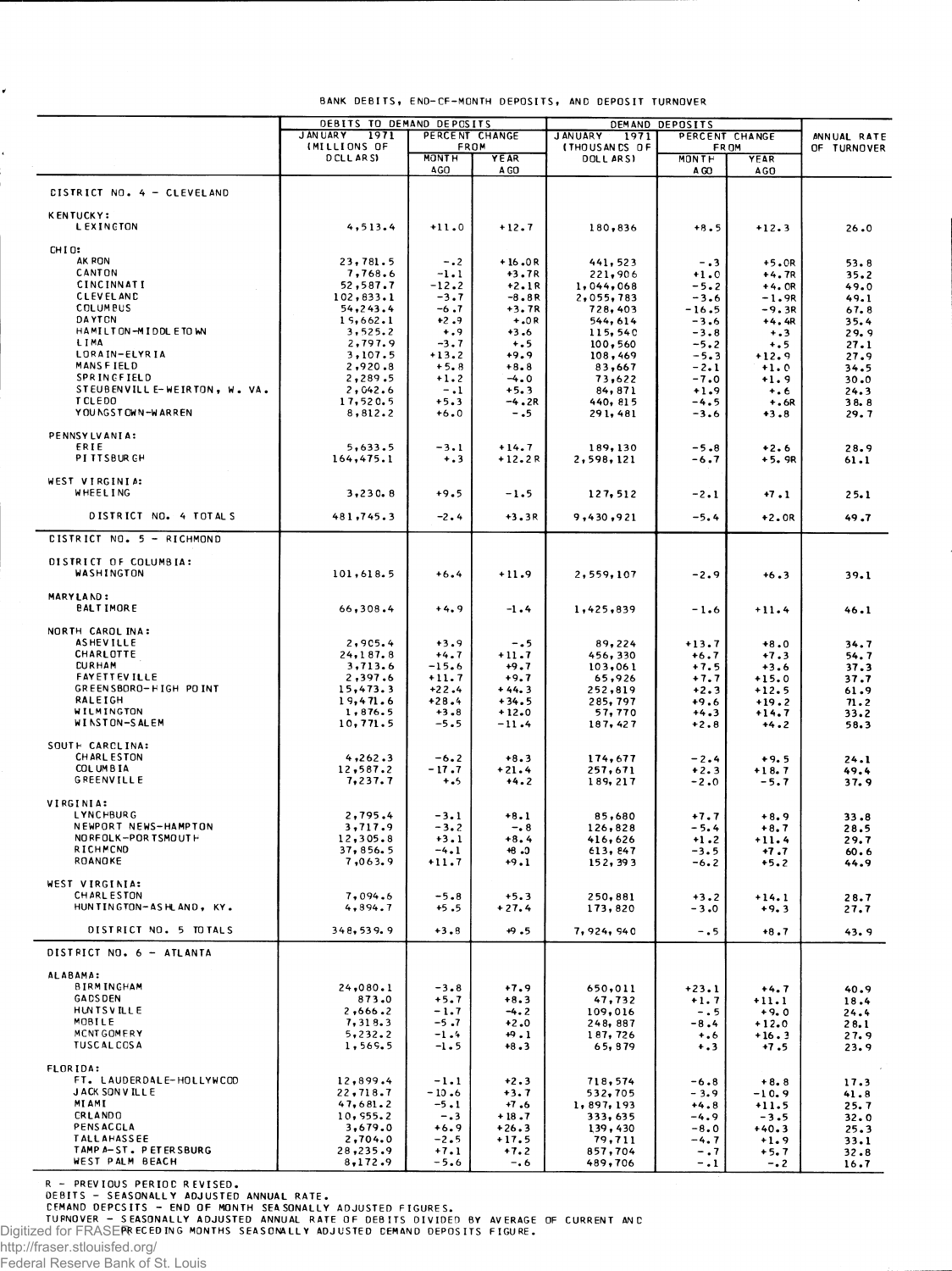|                                              | DEBITS TO DEMAND DEPOSITS |                   |                   | DEMAND DEPOSITS        |                    |                   |              |
|----------------------------------------------|---------------------------|-------------------|-------------------|------------------------|--------------------|-------------------|--------------|
|                                              | 1971<br><b>JAN UARY</b>   | PERCENT CHANGE    |                   | <b>JANUARY</b><br>1971 | PERCENT CHANGE     |                   | ANNUAL RATE  |
|                                              | <b>IMILLIONS OF</b>       | FRCM              |                   | (THOUSANES OF          | <b>FROM</b>        |                   | OF TURNOVER  |
|                                              | <b>DCLLARSI</b>           | MONTH<br>A GO     | Y EAR<br>AGO      | DCLL ARSI              | <b>MONTH</b><br>ΑŒ | YEAR<br>AGO       |              |
| DISTRICT NO. 6 - CONTINUED                   |                           |                   |                   |                        |                    |                   |              |
| GEORGIA:                                     |                           |                   |                   |                        |                    |                   |              |
| AL BANY                                      | 1,554.9                   | $+3.7$            | $+10.0$           | 66,774                 | $-10.4$            | $+39.8$           | 22.0         |
| <b>ATLANTA</b>                               | 98,710.6                  | -3.0              | $+7.4$            | 1,633,607              | $+1.5$             | $+5.8$            | 60.9         |
| AU GU ST A                                   | 4,166.9                   | $+9.6$            | $+9.5$            | 132, 191               | $-2.6$             | $+10.6$           | 31.1         |
| COLUMBUS                                     | 3,458.4                   | $-6 - 2$          | $+7.1$            | 110,927                | $+2.3$             | $+2.1$            | 31.5         |
| <b>MACCN</b>                                 | 4,304.8                   | $-4.7$            | $+12.3$           | 142,044                | $-2.7$             | $+9.8$            | 29.9         |
| SAVANNAF                                     | 4,309.3                   | $-3.4$            | $+5.7$            | 123,394                | $+$ .4             | $+5.3$            | 35.0         |
| LOUSIANA:                                    |                           |                   |                   |                        |                    |                   |              |
| <b>BATCN ROUGE</b>                           | 9,431.3                   | $+1.0$            | $-4.3$            | 334, C88               | $+5.2$             | $+14.0$<br>$+3.6$ | 28.9<br>23.0 |
| <b>LAFAYETTE</b>                             | 2,060.2                   | $-.6$             | $+11.7$<br>$-3.5$ | 91,855<br>111,600      | $+5.1$<br>$+10.3$  | $+3.2$            | 18.1         |
| LAKE CHARLES<br><b>NEW ORLEANS</b>           | 1,926.9<br>38,062.3       | $-8.3$<br>$+4.5$  | $+10.8$           | 1,005,989              | $+2.8$             | $+5.9$            | 38.4         |
|                                              |                           |                   |                   |                        |                    |                   |              |
| <b>MISSISSIPPI:</b><br><b>JACKSCN</b>        | 10, 161.5                 | $-9.2$            | $+1.5$            | 378,181                | $+6.7$             | $+0.9$            | 27.7         |
| <b>TENNESSEE:</b>                            |                           |                   |                   |                        |                    |                   |              |
| <b>CHATTANOOGA</b>                           | 10,858.5                  | $+2.3$            | $+20.0$           | 264,791                | $+2.3$<br>$+3.7$   | $+5.3$<br>$+8.9$  | 41.5<br>31.3 |
| <b>KNOX VILL E</b>                           | 7,650.4                   | $+4.3$            | $+11.4$           | 249,190                | $+2.0$             | $+9.8$            | 44.9         |
| <b>NASHVILLE</b>                             | 23,540.4                  | $-3.9$            | $+ .7$            | 529,962                |                    |                   |              |
| DISTRICT NO. 6 TOTALS                        | 398,981.9                 | $-2.1$            | $+7.0$            | 11, 532, 502           | $+1.7$             | $+6.4$            | 34.9         |
| DISTRICT NC. 7 - CHICAGO                     |                           |                   |                   |                        |                    |                   |              |
| <b>ILLINOIS:</b>                             |                           |                   |                   |                        |                    |                   |              |
| <b>BLOOMINGTON-NORMAL</b>                    | 3,546.4                   | $+6.6$            | $+10.0R$          | 103,439                | $\ddotsc$          | $+2.2R$           | 34.3         |
| CHAMPAIGN-URBANA                             | 2,740.1                   | $+1.5$            | $+7.8$            | 126,727                | $\dots$            | $+2.6$            | 21.7         |
| <b>CHICAGO</b>                               | 813,27C.1                 | $-0.6$            | $+5.1$            | 9,452,876              | $+1.2$             | $+2.4$            | 86.6         |
| DAVENPORT-ROCK ISLAND-MOLINE                 | 8,144.7                   | $-3.3$            | $+1.9$            | 273,421                | $+0.9$             | $+5.4$            | 29.9<br>28.2 |
| <b>DECATUR</b>                               | 3,045.6                   | $-7.2$            | $+4.2$            | 108,558                | $+1.4$             | $+6.7$            | 30.5         |
| PEOR IA                                      | 7,903.7                   | $-2.8$            | $+8.5$            | 259,985                | $+ . 5$<br>$-1.8R$ | $+6.2$<br>$-1.1$  | 25.5         |
| <b>ROCK FORD</b><br><b>SPRINGFIELD</b>       | 5,182.7<br>4,383.1        | $-5.1R$<br>$-0.4$ | $-0.7$<br>$+16.0$ | 201,607<br>189,125     | -1.1               | $+10.5$           | 23.0         |
|                                              |                           |                   |                   |                        |                    |                   |              |
| I NDI AN A:                                  | 9,112.6                   | $-3.0$            | $-5.1$            | 241,672                | $+ 0.6$            | $-2.6$            | 37.8         |
| FORT WAYNE<br>GARY-HAMMOND-EAST CHICAGO      | 10, 178.3                 | $-1$              | $-4.7$            | 353,916                | $-2.2R$            | $+ .7$            | 28.4         |
| <b>INDIANAPCLIS</b>                          | 52,367.5                  | $+12.4$           | $+14.5$           | 1,121,614              | $-1.9$             | $-11.1$           | 46.2         |
| LAFAYETTE-WEST LAFAYETTE                     | 3,321.1                   | $+10.3$           | $+24.4$           | 91,523                 | $-4.9$             | $\dots$           | 35.4         |
| MUNCIE                                       | 2,509.9                   | $-7.5$            | $+3.3$            | 87, 391                | .9                 | $+9.1$            | 28.9         |
| SOUTH BEND                                   | 6,756.6                   | $+6.8$            | $+0$              | 239,952                | $+ 3$              | $+6.4$            | 28.2         |
| TERRE HAUTE                                  | 2,875.6                   | $+9.2$            | $+14.7$           | 131,770                | $+ 0.2$            | $+8.8$            | 21.8         |
| IOWA:                                        |                           |                   |                   |                        |                    |                   |              |
| CECAR RAPIDS                                 | 4,170.7                   | $-0.4$            | $+ 3 3 $          | 130,505                | $+1.9$             | $\dots$           | 32.3         |
| <b>DES MOINES</b>                            | 24,547.7                  | $+1.8$            | $+14.1$           | 339,921                | - 2.9              | $-2.3$            | 71.1         |
| DUBU CU E                                    | 1,760.3                   | $-7.1$            | $-3.6$            | 69,220                 | $-0.9$             | $+3.0$            | 25.3         |
| SIGUX CITY                                   | 3,543.0                   | $+20.1$           | $+10.0$           | 109,692                | $+1.6$             | $+3.9$            | 36.2         |
| WATERLOO                                     | 2,252.8                   | $-8.3$            | $-5.6$            | 78,449                 | $-2.4$             | $-2.1$            | 28.4         |
| MICHIGAN:                                    |                           |                   |                   |                        |                    |                   |              |
| ANN ARBOR                                    | 4,139.9                   | $+5.5$            | $+4.8$            | 154,675                | $+ 0.7$            | $-0.8$            | 26.9         |
| <b>BAY CITY</b>                              | 1,658.5                   | $+5.3$            | $+5.8$            | 57,291                 | $+6.3$             | $+2.7$            | 29.8         |
| <b>CETROIT</b>                               | 252,801.0                 | $-6.7$            | $-0.4$            | 3,395,298              | $+ 0.2$            | $-1.9$            | 74.5         |
| FL INT                                       | 7,296.2                   | $+3.7$            | $+14.6$           | 211,778                | $+2.7$             | $+2.3$            | 34.9<br>41.6 |
| <b>GRANC RAPIDS</b>                          | 15,750.2                  | $+ 3.1$           | <b>+1.5</b>       | 369, 387<br>90,674     | 4.8<br>$-3.4$      | $+2.1$<br>$-1$    | 32.9         |
| <b>JACK SON</b>                              | 3,036.6<br>4,585.1        | $+7.2$<br>$-1.6$  | $+12.7$<br>$+1.7$ | 143, 702               | $-3.1$             | $+6.5$            | 31.4         |
| KALAMAZOO                                    | 6,671.6                   | $+1.8$            | $+9.6$            | 207, 361               | $-1.2$             | $+1.5$            | 32.0         |
| <b>LANS ING</b><br>MUSKEGON-MUSKEGON HEIGHTS | 2, 294.1                  | $+9.3$            | $+.0R$            | 69, 203                | $-1.6$             | $-.1R$            | 32.9         |
| <b>SACINAW</b>                               | 4,954.9                   | $+2.2$            | $+11.1$           | 124,742                | $-1.9$             | $+6.5$            | 39.3         |
|                                              |                           |                   |                   |                        |                    |                   |              |
| <b>WI SCON SIN:</b><br><b>GREEN BAY</b>      | 3,171.7                   | $-2.0$            | $+ 0.6$           | 97,414                 | $+1.7$             | $+5.7$            | 32.8         |
| <b>KENOSHA</b>                               | 1,342.7                   | $-5.1$            | $-4.7$            | 49, 188                | $-2.5$             | $+8.9$            | 27.0         |
| <b>MADISON</b>                               | 8,735.3                   | $+6.9$            | $+26.4$           | 232, 136               | $-0.3$             | $+9.7$            | 37.6         |
| <b>MILWAUKEE</b>                             | 67,793.1                  | $-4.6R$           | $-4.9R$           | 1,232,832              | $+1.5$             | $+5.9R$           | 55.4         |
| <b>RACINE</b>                                | 3,057.9                   | $-2.5$            | $-6.3R$           | 96, 146                | $-3.0$             | $-2.0$            | 31.3         |
| DISTRICT NO. 7 TOTALS                        | 1,359,3C5.1               | $-1.3R$           | $+3.9R$           | 20.243.190             | $+ .4R$            | $+1.18$           | 3. 1 م       |

## BANK DEBITS, END-OF-MONTH DEPOSITS, AND DEPOSIT TURNOVER

Ń

R – PREVIOUS PERIOD REVISED.<br>DEBITS – SEASONALLY ACJUSTED ANNUAL RATE.<br>DEMANC DEPOSITS – END OF MONTH SEASONALLY ADJUSTED FIGURES.<br>TURNOVER – SEASONALLY ADJUSTED ANNUAL RATE OF DEBITS DIVIDED BY AVERAGE OF CURRENT ANC<br>PREC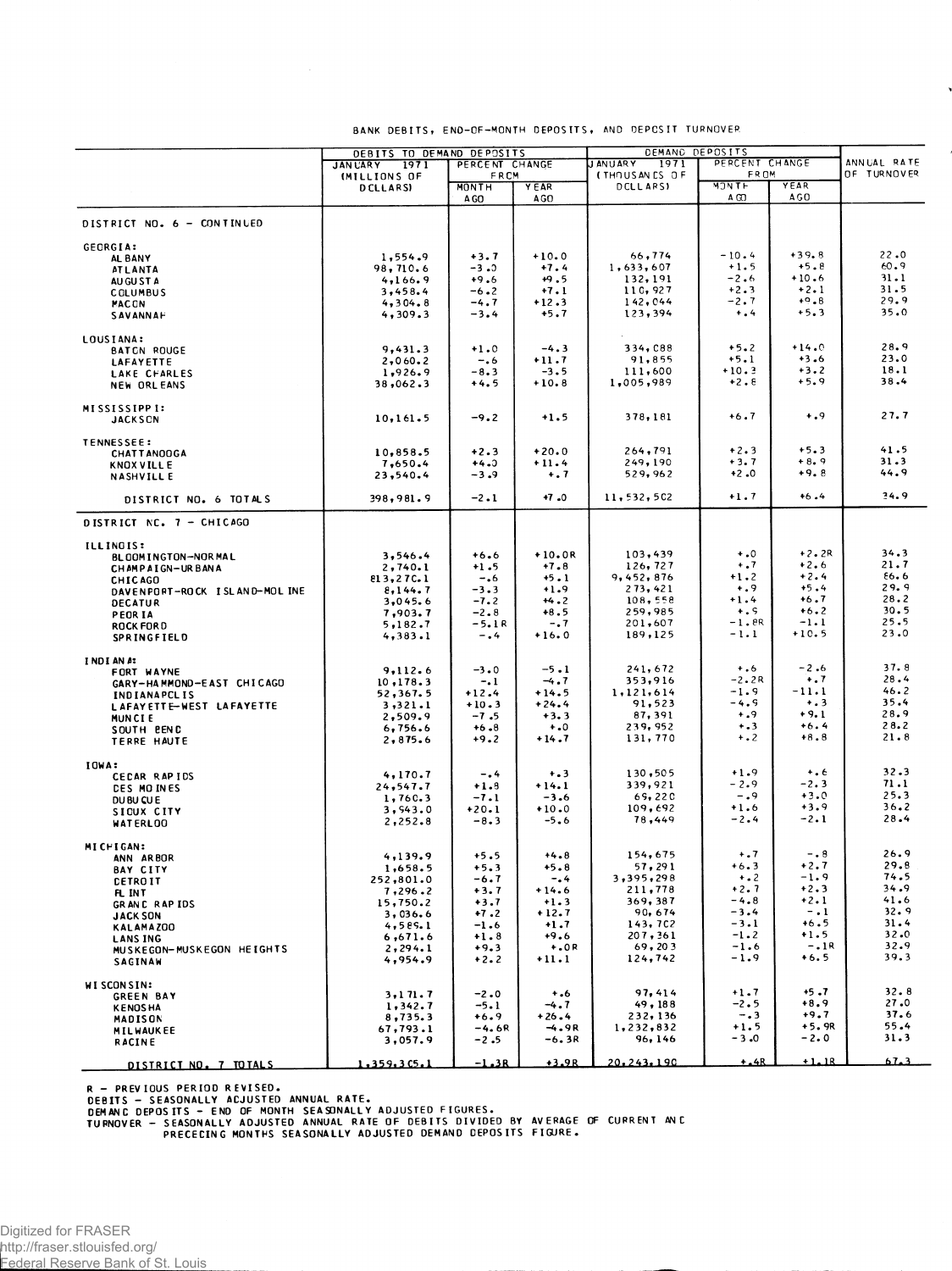|                                      | <b>DEBITS TO DEMAND DEPOSITS</b><br><b>JANUARY</b> |                                                       |                   |                        | <b>DEMAND DEPOSITS</b><br>PERCENT CHANGE |                   |                            |
|--------------------------------------|----------------------------------------------------|-------------------------------------------------------|-------------------|------------------------|------------------------------------------|-------------------|----------------------------|
|                                      | 1971<br>(MILLIONS OF                               | PERCENT CHANGE<br>FROM<br><b><i>ITHOUSANDS OF</i></b> |                   | <b>JANUARY</b><br>1971 | <b>FROM</b>                              |                   | ANNUAL RATE<br>OF TURNOVER |
|                                      | <b>DOLLARSI</b>                                    | <b>MONTH</b>                                          | YEAR              | DOLL ARS)              | <b>MONTH</b>                             | YEAR              |                            |
|                                      |                                                    | A GO                                                  | <b>AGO</b>        |                        | A CO                                     | AGO               |                            |
|                                      |                                                    |                                                       |                   |                        |                                          |                   |                            |
| DISTRICT NO. 8 - ST. LOUIS           |                                                    |                                                       |                   |                        |                                          |                   |                            |
| ARKANSAS:                            |                                                    |                                                       |                   |                        |                                          |                   |                            |
| EL CORACO*                           | 952.3                                              | $-3.7$                                                | $+ .3$            | 45,811                 | $+4.6$                                   | $+21.2$           | 21.3                       |
| FORT SMITH                           | 2,846.6                                            | $+1.8$                                                | $+7.5$            | 115,095                | -4.8                                     | $+9.5$            | 24.1                       |
| <b>HELENA*</b>                       | 309.4                                              | $-8.2$                                                | $+2.7$            | 13,928                 | $+6.5$                                   | $+17.0$           | 22.9                       |
| LITTLE ROCK-NORTH LITTLE ROCK        | 10,287.9                                           | $+5.0$                                                | $+20.8$           | 273,447                | $-4.0$                                   | $+5.9$            | 36.9                       |
| PINE BLUFF                           | 1,569.2                                            | $-16.7$<br>$-7.4$                                     | $+4.6$            | 56,888                 | $-3.0$                                   | $-3.0$            | 27.2                       |
| TEXARKANA, TEX.                      | 1,311.3                                            |                                                       | $-3.0$            | 71,708                 | $-0.3$                                   | $+1.8$            | 18.3                       |
| ILLINOIS:                            |                                                    |                                                       |                   |                        |                                          |                   |                            |
| CUINCY*                              | 1,37C.7                                            | $-1.2$                                                | $+9.7$            | 55,128                 | $-5 - 2$                                 | $+5.3$            | 24.2                       |
|                                      |                                                    |                                                       |                   |                        |                                          |                   |                            |
| INDIANA:                             |                                                    |                                                       |                   |                        |                                          |                   |                            |
| EVANSVILLE                           | 5,538.9                                            | $-4.2$                                                | $+4.6$            | 202,585                | -6.0                                     | $+4.3$            | 26.5                       |
| <b>KENTUCKY:</b>                     |                                                    |                                                       |                   |                        |                                          |                   |                            |
| <b>LOUISVILLE</b>                    | 29,838.4                                           | $-1$                                                  | $+3.7$            | 705,022                | $-3.3$                                   | $+5.4$            | 41.6                       |
| OWENSBORO*                           | 1,486.0                                            | $+13.1$                                               | +24.7             | 60,953                 | $+0.0$                                   | $+12.2$           | 24.4                       |
| PACUCAH*                             | 1,028.7                                            | $+7.2$                                                | $+9.9$            | 45,678                 | $+1.3$                                   | $+11.2$           | 22.7                       |
|                                      |                                                    |                                                       |                   |                        |                                          |                   |                            |
| <b>MISSISSIPPI:</b>                  |                                                    |                                                       |                   |                        |                                          |                   |                            |
| <b>GREENVILLE*</b>                   | 882.8                                              | $-20.6$                                               | $+5.1$            | 39,997                 | $+3.5$                                   | $+15.6$           | 22.5                       |
| <b>MISSCURI:</b>                     |                                                    |                                                       |                   |                        |                                          |                   |                            |
| CAPE GIRARDEAU*                      | 740.5                                              | $+1.1$                                                | $+18.3$           | 29,881                 | $-7.8$                                   | $+12.5$           | 23.8                       |
| <b>HANNIBAL*</b>                     | 281.6                                              | $+4.9$                                                | $+7.6$            | 16,371                 | $-3.5$                                   | $+2.5$            | 16.9                       |
| ST. LOUIS                            | 150,159.1                                          | $+4.8$                                                | $+10.5$           | 2,224,787              | -2.6                                     | $+2.9$            | 66.6                       |
| SEDALIA*                             | 542.7                                              | $-1.3$                                                | $-2.7$            | 27,880                 | $-4.0$                                   | $+3.5$            | 19.1                       |
| <b>SPRINGFIELD</b>                   | 4,251.2                                            | $+2.1$                                                | $+11.2$           | 129, 131               | $+5.8$                                   | $+8.8$            | 34.2                       |
|                                      |                                                    |                                                       |                   |                        |                                          |                   |                            |
| <b>TENNESSEE:</b>                    |                                                    |                                                       |                   |                        |                                          |                   |                            |
| JACK SON*<br><b>MEMPHIS</b>          | 963.6<br>34,718.6                                  | $-5.7$<br>$-4.9$                                      | $+ 2$<br>$+21.9$  | 45,981<br>616,160      | $-3.5$<br>-1.0                           | $+6.9$<br>+ 7. 8  | 20.6<br>56.1               |
|                                      |                                                    |                                                       |                   |                        |                                          |                   |                            |
| DISTRICT NO. 8 TOTALS                | 249,119.4                                          | $+2.0$                                                | $+11.1$           | 4,776,431              | $-2.4$                                   | $+4.9$            | 51.5                       |
|                                      |                                                    |                                                       |                   |                        |                                          |                   |                            |
| DISTRICT NO. 9 - MINNEAPOLIS         |                                                    |                                                       |                   |                        |                                          |                   |                            |
| MINNESCTA:                           |                                                    |                                                       |                   |                        |                                          |                   |                            |
| DULUTH-SUPERIOR, WISC.               | 4,220.9                                            | $-0.9$                                                | $-3.0$            | 167,447                | $+1.6$                                   | $+2.7$            | 25.4                       |
| MINNEAPOL IS-ST. PAUL                | 155,478.0                                          | $+4.3$                                                | $+3.3$            | 1,744,440              | - . 9                                    | $+1.1$            | 88.7                       |
|                                      |                                                    |                                                       |                   |                        |                                          |                   |                            |
| <b>MCNT ANA:</b>                     |                                                    |                                                       |                   |                        |                                          |                   |                            |
| <b>BILLINGS</b>                      | 2,315.1                                            | $-4.0$                                                | $+6.6$            | 88,696                 | -1.1                                     | $+17.1$           | 26.0                       |
| GREAT FALLS                          | 2,176.9                                            | $-10.7$                                               | $-10.6$           | 63,393                 | $-9.5$                                   | $+1.2$            | 32.6                       |
| NORTH CAKOTA:                        |                                                    |                                                       |                   |                        |                                          |                   |                            |
| FARGO-MOORHEAD, MINN.                | 3,030.4                                            | $+2.1$                                                | $+9.6$            | 98,002                 | -3.3                                     | -.4               | 30.4                       |
|                                      |                                                    |                                                       |                   |                        |                                          |                   |                            |
| SCUTH DAKOTA:                        |                                                    |                                                       |                   |                        |                                          |                   |                            |
| SIQUX FALLS                          | 2,574.0                                            | $+12.1$                                               | $+14.6$           | 85,749                 | $-0.8$                                   | $+1.5$            | 34.5                       |
| DISTRICT NO. 9 TOTALS                | 170,195.4                                          | $+3.9$                                                | $+3.3$            | 2,247,727              | $-1.1$                                   | $+1.7$            | 75.3                       |
|                                      |                                                    |                                                       |                   |                        |                                          |                   |                            |
| <b>CISTRICT NC. 10 - KANSAS CITY</b> |                                                    |                                                       |                   |                        |                                          |                   |                            |
|                                      |                                                    |                                                       |                   |                        |                                          |                   |                            |
| COLORACO:<br>COLORADO SPRINGS        |                                                    |                                                       |                   |                        |                                          |                   |                            |
| <b>DENVER</b>                        | 4,253.0<br>54,621.0                                | -4.9<br>$-1.6$                                        | $+16.4$<br>$+7.1$ | 155,716<br>1,104,458   | $+2.4$<br>$-1.7$                         | $+12.6$<br>$+6.2$ | 27.6<br>49.3               |
| PUEBLO                               | 1,539.0                                            | $+1.1$                                                | $+1.9$            | 60,330                 | -3.8                                     | $+7.6$            | 25.0                       |
|                                      |                                                    |                                                       |                   |                        |                                          |                   |                            |
| <b>KANSAS:</b>                       |                                                    |                                                       |                   |                        |                                          |                   |                            |
| TOPEKA                               | 7,909.0                                            | $+5.3$                                                | $+10.3$           | 182,797                | $+ 0.8$                                  | $+7.1$            | 43.4                       |
| WICHITA                              | 11,239.0                                           | $-0.3$                                                | $-0.9$            | 353,960                | $-3.0$                                   | $+2.1$            | 31.3                       |
| MISSOURI:                            |                                                    |                                                       |                   |                        |                                          |                   |                            |
| KANSAS CITY, KANSAS                  | 71,877.0                                           | $+6.8$                                                | $+5.7$            | 1,451,893              | $-1.4$                                   | $+6.4$            | 49.2                       |
| ST. JOSEPH                           | 2,465.0                                            | $+2.6$                                                | $-6.7$            | 82,530                 | $-2.0$                                   | $+2.1$            | 29.6                       |
|                                      |                                                    |                                                       |                   |                        |                                          |                   |                            |
| <b>NE PRASKA:</b>                    |                                                    |                                                       |                   |                        |                                          |                   |                            |
| <b>LINCCLN</b>                       | 5,638.0                                            | $-15.8$                                               | $+6.3$            | 153,843                | -13.7                                    | $+1.4$            | 33.9                       |
| OMAHA, IOWA                          | 23,562.0                                           | $+5.2$                                                | $-1.0$            | 519,678                | $-1.0$                                   | $-2.1$            | 45.1                       |
| NEW MEXICO:                          |                                                    |                                                       |                   |                        |                                          |                   |                            |
| <b>AL EUQUERQUE</b>                  | 9,642.0                                            | $+1.3$                                                | $+17.6$           | 242,996                | $-1.1$                                   | $+16.8$           | 39.5                       |
|                                      |                                                    |                                                       |                   |                        |                                          |                   |                            |
| <b>CKLAHOMA:</b>                     |                                                    |                                                       |                   |                        |                                          |                   |                            |
| <b>LAWTON</b>                        | 1,052.0                                            | $-1.3$                                                | $+10.5$           | 53, 397                | $+8.0$                                   | $+14.3$           | 20.5                       |
| OKLAHOMA CITY                        | 25,104.0                                           | $-0.4$                                                | $+ 2$             | 679,805                | $-2.1$                                   | $+5.5$            | 36.5                       |
| <b>TULSA</b>                         | 20,005.0                                           | $-7.9$                                                | $-1.4$            | 577,895                | $+21.0$                                  | $+15.2$           | 37.9                       |
| DISTRICT NO. 10 TOTALS               | 238,906.0                                          | $+1.0$                                                | $+4.4$            | 5,619,298              | $+ 3$                                    | $+6.4$            | 42.6                       |
|                                      |                                                    |                                                       |                   |                        |                                          |                   |                            |

## BANK DEBITS, END-OF-MONTH DEPOSITS, AND DEPOSIT TURNOVER

 $\epsilon$ 

ł

 $\hat{\lambda}$ 

 $\tilde{\phantom{a}}$ 

+ CITY ONLY (OR) NOT AN SMSA BUT REPORTED ON A COUNTY BASIS.<br>DEBITS - SEASONALLY ADJUSTED ANNUAL RATE.<br>CEMAND DEPCSITS - END OF MONTH SEASONALLY ADJUSTED FIGURES.<br>TURNOVER - SEASONALLY ADJUSTED ANNUAL RATE OF DEBITS DIVID

Digitized for FRASER http://fraser.stlouisfed.org/ Federal Reserve Bank of St. Louis